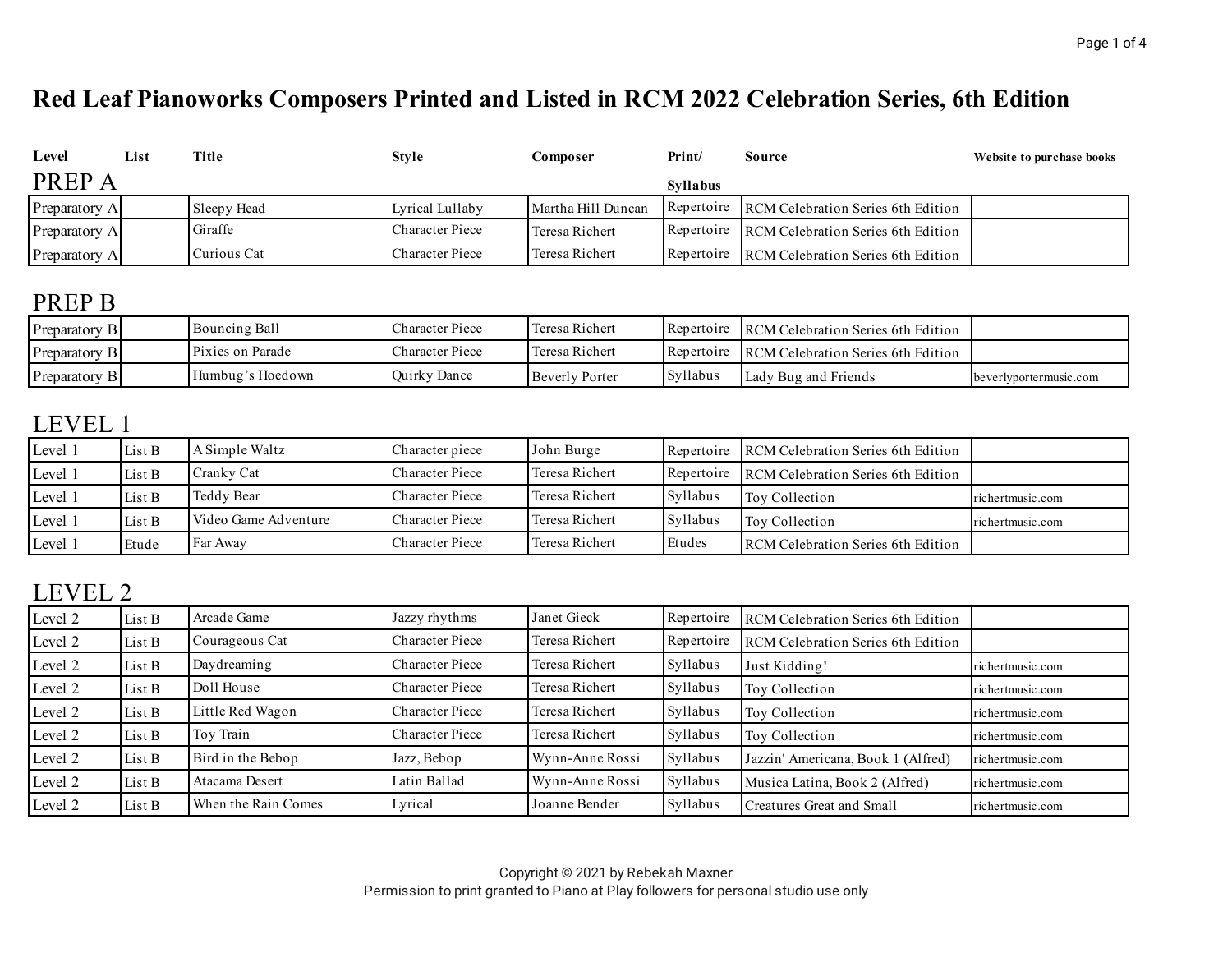| Level   | List   | Title                    | <b>Style</b>           | Composer           | Print/     | Source                                                   | Website to purchase books |
|---------|--------|--------------------------|------------------------|--------------------|------------|----------------------------------------------------------|---------------------------|
| LEVEL 3 |        |                          |                        |                    |            |                                                          |                           |
| Level 3 | List C | Arctic Voices            | Slow soundscape        | Susan Griesdale    | Repertoire | RCM Celebration Series 6th Edition                       |                           |
| Level 3 | List C | Icicles                  | Jazzy Syncopation      | Martha Hill Duncan | Repertoire | RCM Celebration Series 6th Edition                       |                           |
| Level 3 | List C | Deep in the Meadow       | Lullaby                | Rebekah Maxner     | Syllabus   | Madge's Notebook, A Piano Tribute<br>to the Hunger Games | rebekah.maxner.ca         |
| Level 3 | List C | Lady Bug Sings the Blues | Blues                  | Beverly Porter     | Syllabus   | Lady Bug and Friends                                     | beverlyportermusic.com    |
| Level 3 | List C | Orange Striped Zebra     | <b>Character Piece</b> | Peter Rudzik       | Syllabus   | Truly Astounding Animals                                 | peterrudzik.com/shop      |
| Level 3 | Etude  | Wild Rose                | <b>Character Piece</b> | Teresa Richert     | Etudes     | RCM Celebration Series 6th Edition                       |                           |
| Level 3 | Etude  | Ripple Effect            | Impressionistic        | Joanne Bender      | Etudes     | RCM Celebration Series 6th Edition                       |                           |

### LEVEL 4

| Level 4 | List C | Eagle Rays          | Character Piece  | Teresa Richert        | Repertoire | RCM Celebration Series 6th Edition |                        |
|---------|--------|---------------------|------------------|-----------------------|------------|------------------------------------|------------------------|
| Level 4 | List C | Happy Grasshopper   | Character Piece  | Peter Rudzik          | Repertoire | RCM Celebration Series 6th Edition |                        |
| Level 4 | List C | Arctic Fox          | Spirited frolic  | Susan Griesdale       | Syllabus   | Arctic Voices                      | susangriesdale.com     |
| Level 4 | List C | Jitterbug           | Jazz             | <b>Beverly Porter</b> | Syllabus   | Lady Bug and Friends               | beverlyportermusic.com |
| Level 4 | List C | After the Rain      | Lyrical          | Joanne Bender         | Syllabus   | Things Bright and Beautiful        | joannebender.com       |
| Level 4 | List C | Rowboat at the Dock | Knocking Effects | Martha Hill Duncan    | Syllabus   | Cottage Days                       | marthahillduncan.com   |

#### LEVEL 5

| Level   | $\sim$<br>LIST U | epwalking                       | , mysterious<br>Dreamy | Griesdale<br>Susan   | Syllabus<br>$\sim$ | Piano<br>$-$<br>Concert<br>Mime ir | susangriesdale.com   |
|---------|------------------|---------------------------------|------------------------|----------------------|--------------------|------------------------------------|----------------------|
| Level . | List C           | $\mathbf{r}$<br>Wate.<br>Lilies | Lyrical<br>Soundscape  | Martha Hill<br>Dunca | Syllabus           | Cottage Davs                       | marthahillduncan.com |

## LEVEL 6

| Level 6 | List C | Gentle Breeze             | Lyrical                | Joanne Bender   | Repertoire | RCM Celebration Series 6th Edition |                      |
|---------|--------|---------------------------|------------------------|-----------------|------------|------------------------------------|----------------------|
| Level 6 | List C | Green Shade               | Impressionist Jazz     | Rebekah Maxner  | Syllabus   | The Color Collection               | rebekah.maxner.ca    |
| Level 6 | List C | Rainforest                | Lyrical                | Joanne Bender   | Syllabus   | Things Bright and Beautiful        | joannebender.com     |
| Level 6 | List C | The Fawn                  | Character Piece        | Teresa Richert  | Syllabus   | Northern Menagerie                 | richertmusic.com     |
| Level 6 | List C | Dancing Skies             | Fast, colourful        | Susan Griesdale | Syllabus   | Arctic Voices                      | susangriesdale.com   |
| Level 6 | List C | Lament for the Polar Bear | Sad, dramatic          | Susan Griesdale | Syllabus   | Arctic Voices                      | susangriesdale.com   |
| Level 6 | List C | Boastful Kangaroo         | <b>Character Piece</b> | Peter Rudzik    | Syllabus   | Truly Astounding Animals           | peterrudzik.com/shop |
| Level 6 | List C | Rainforest                | Lyrical                | Joanne Bender   | Syllabus   | Things Bright and Beautiful        | joannebender.com     |
| Level 6 | Etude  | Dancing Scales            | Fast two-step          | John Burge<br>. | Etudes     | RCM Celebration Series 6th Edition |                      |

Copyright © 2021 by Rebekah Maxner Permission to print granted to Piano at Play followers for personal studio use only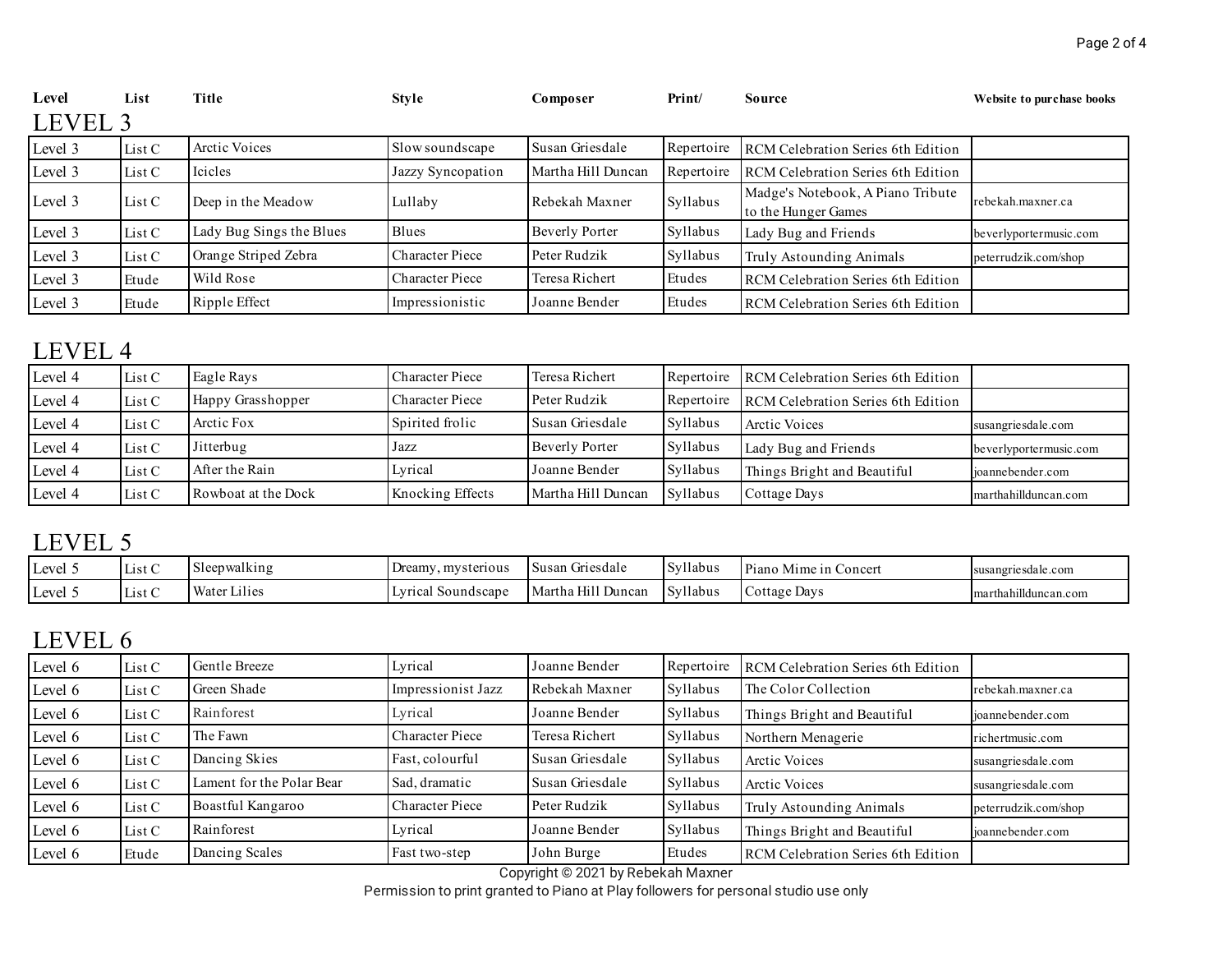| Level   | List   | Title                | <b>Style</b>           | Composer           | Print/   | Source                                    | Website to purchase books |
|---------|--------|----------------------|------------------------|--------------------|----------|-------------------------------------------|---------------------------|
| LEVEL 7 |        |                      |                        |                    |          |                                           |                           |
| Level 7 | List C | Toques and Parkas    | Percussive             | Susan Griesdale    | Syllabus | Arctic Voices                             | susangriesdale.com        |
| Level 7 | List C | Metamorphosis        | Lyrical jazz           | Joanne Bender      | Syllabus | Alive and Growing                         | joannebender.com          |
| Level 7 | List C | Hedgehog at Night    | <b>Character Piece</b> | Peter Rudzik       | Syllabus | Truly Astounding Animals                  | peterrudzik.com/shop      |
| Level 7 | List C | Thoughtful Rhino     | <b>Character Piece</b> | Peter Rudzik       | Syllabus | Truly Astounding Animals                  | peterrudzik.com/shop      |
| Level 7 | List C | Arctic Moon          | <b>Character Piece</b> | Wynn-Anne Rossi    | Syllabus | An Alaskan Tour (FJH)                     | rossi-music.com           |
| Level 7 | List C | Triangle             | Ringing Soundscape     | Martha Hill Duncan | Syllabus | Angular Measures                          | marthahillduncan.com      |
| Level 7 | List C | The Eucalyptus Grove | Programmatic           | Martha Hill Duncan | Syllabus | Isla Vista Suite                          | marthahillduncan.com      |
| Level 7 | List C | Sundog               | Lyrical Soundscape     | Martha Hill Duncan | Syllabus | Precipitations                            | marthahillduncan.com      |
| Level 7 | Etude  | Chickadees           | <b>Character Piece</b> | Teresa Richert     | Etudes   | <b>RCM Celebration Series 6th Edition</b> |                           |

# LEVEL 8

| Level 8 | List D | Open                                            | Impressionistic  | Janet Gieck        |            | Repertoire RCM Celebration Series 6th Edition |                  |
|---------|--------|-------------------------------------------------|------------------|--------------------|------------|-----------------------------------------------|------------------|
| Level 8 | List D | <b>Sunshower</b>                                | Patterning       | Martha Hill Duncan | Repertoire | RCM Celebration Series 6th Edition            |                  |
| Level 8 | List D | The Ice Dancers (Seasons no. 8) Character Piece |                  | Teresa Richert     | Syllabus   | Seasons                                       | richertmusic.com |
| Level 8 | List D | Cluster Blues                                   | Twelve-bar blues | John Burge         | Syllabus   | Parking an Octatonic Truck                    | johnburge.ca     |

# LEVEL 9

| Level 9 | List D | Kingston Mills Locks           | Cinematic                    | Martha Hill Duncan | Syllabus | Limestone Etchings                        | marthahillduncan.com |
|---------|--------|--------------------------------|------------------------------|--------------------|----------|-------------------------------------------|----------------------|
| Level 9 | List D | Tidepools                      | Lyrical                      | Martha Hill Duncan | Syllabus | Isla Vista Suite                          | marthahillduncan.com |
| Level 9 | List D | Monarchs                       | Lyrical                      | Martha Hill Duncan | Syllabus | Isla Vista Suite                          | marthahillduncan.com |
| Level 9 | List D | Santa Ana Winds                | Dramatic Toccata             | Martha Hill Duncan | Syllabus | Isla Vista Suite                          | marthahillduncan.com |
| Level 9 | List D | Racing the Storm               | Dramatic Toccata             | Martha Hill Duncan | Syllabus | Precipitations                            | marthahillduncan.com |
| Level 9 | Etude  | Prelude No. 9 in C Sharp Minor | Octaves and broken<br>triads | John Burge         | Etudes   | <b>RCM</b> Celebration Series 6th Edition |                      |

# LEVEL 10

| Level 10 | List E | The River                | Improvisational    | Martha Hill Duncan | Syllabus | The Sunken Garden                         | marthahillduncan.com |
|----------|--------|--------------------------|--------------------|--------------------|----------|-------------------------------------------|----------------------|
| Level 10 | List E | The Theatre              | Dramatic and Latin | Martha Hill Duncan | Syllabus | The Sunken Garden                         | marthahillduncan.com |
| Level 10 | Etude  | Prelude No. 1 in C Maior | Lyrical            | John Burge         | Etudes   | <b>RCM Celebration Series 6th Edition</b> |                      |

| Level | List | Title | Style | Composer                                                                            | Print/ | Source |  |  |
|-------|------|-------|-------|-------------------------------------------------------------------------------------|--------|--------|--|--|
|       |      |       |       | Copyright © 2021 by Rebekah Maxner                                                  |        |        |  |  |
|       |      |       |       | Permission to print granted to Piano at Play followers for personal studio use only |        |        |  |  |

 $W$ ebsite to purchase books